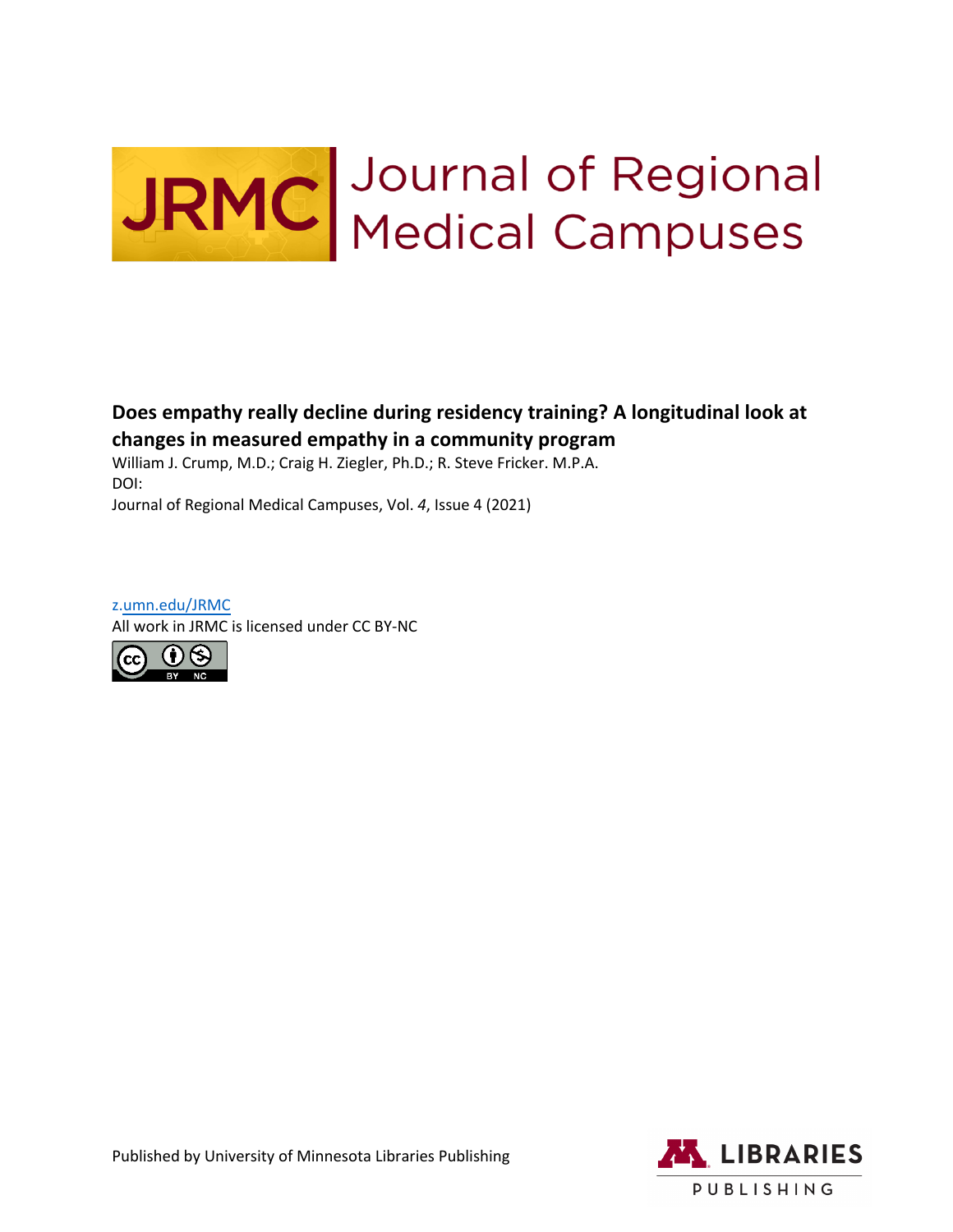# **Does empathy really decline during residency training? A longitudinal look at changes in measured empathy in a community program**

William J. Crump, M.D.; Craig H. Ziegler, Ph.D.; R. Steve Fricker. M.P.A.

## Abstract

## Introduction

Some studies, most cross sectional and urban, have shown a decline in empathy during residency training prompting medical educators to consider changes in curriculum or training environment. Our aim was to determine if there was a decline using a longitudinal, paired annual empathy measure across 3 years of a family medicine residency in a rural community hospital.

## Methods

We administered the Jefferson Scale of Empathy from 2015 through 2020 and of the 116 opportunities for survey completion, 112 from 48 residents were available for scoring. We also asked our residents to rank 10 factors that affected their empathy scores. The Baptist Health Madisonville IRB approved the protocol as exempt and the authors have no conflicts of interest.

## Results

With a response rate of 97%, we found no statistically significant decrease in our resident scores across the 3 years. Scores after our PG-1 year were significantly lower than 2 previous comparable studies. The longitudinal, paired study design revealed very wide ranges among individual residents even when group means indicated a statistical difference. Residents also differed widely on their rankings of factors that could affect the score, with only outlook on life showing a narrow range and high ranking.

## Conclusions

The very wide range of individual paired scores as well as the broad range of factors the residents thought affected their scores indicate that empathy is a very individual concept. Some of our residents increased scores leading to resilience and others declined toward cynicism. Those seeking to make changes to curriculum or training environment to facilitate empathy during residency should consider this diversity of individual resident training experience.

## Introduction

Empathy is considered a key requirement to be an effective physician, but defining this characteristic is difficult. This is important for medical educators who seek to make modifications in curriculum or environment to assist learners in developing and then maintaining empathy for patients. Some authors have considered empathy in the affective domain similar to sympathy and others consider it as more of a cognitive process much like curiosity. $1$  The differentiation we used as we designed our professional identity curriculum was that sympathy is

**William J. Crump, M.D.,** Residency Faculty, Baptist Health Madisonville Family Medicine Residency and Associate Dean of the University of Louisville Trover Campus at Baptist Health Madisonville, Madisonville, Kentucky

**Craig H. Ziegler, Ph.D.,** Biostatistician with the University of Louisville School of Medicine Office of Graduate/Undergraduate Medical Education, Louisville, Kentucky

**R. Steve Fricker. M.P.A.,** Director of Rural Health/Student Affairs of the University of Louisville Trover Campus at Baptist Health Madisonville, Madisonville, Kentucky

Corresponding author: William J. Crump, M.D.

Associate Dean, University of Louisville Trover Campus at Baptist Health Madisonville 200 Clinic Drive, Third North Madisonville, KY 42071 p. 270.824.3515 f. 270.824.3590 e. bill.crump@bhsi.com

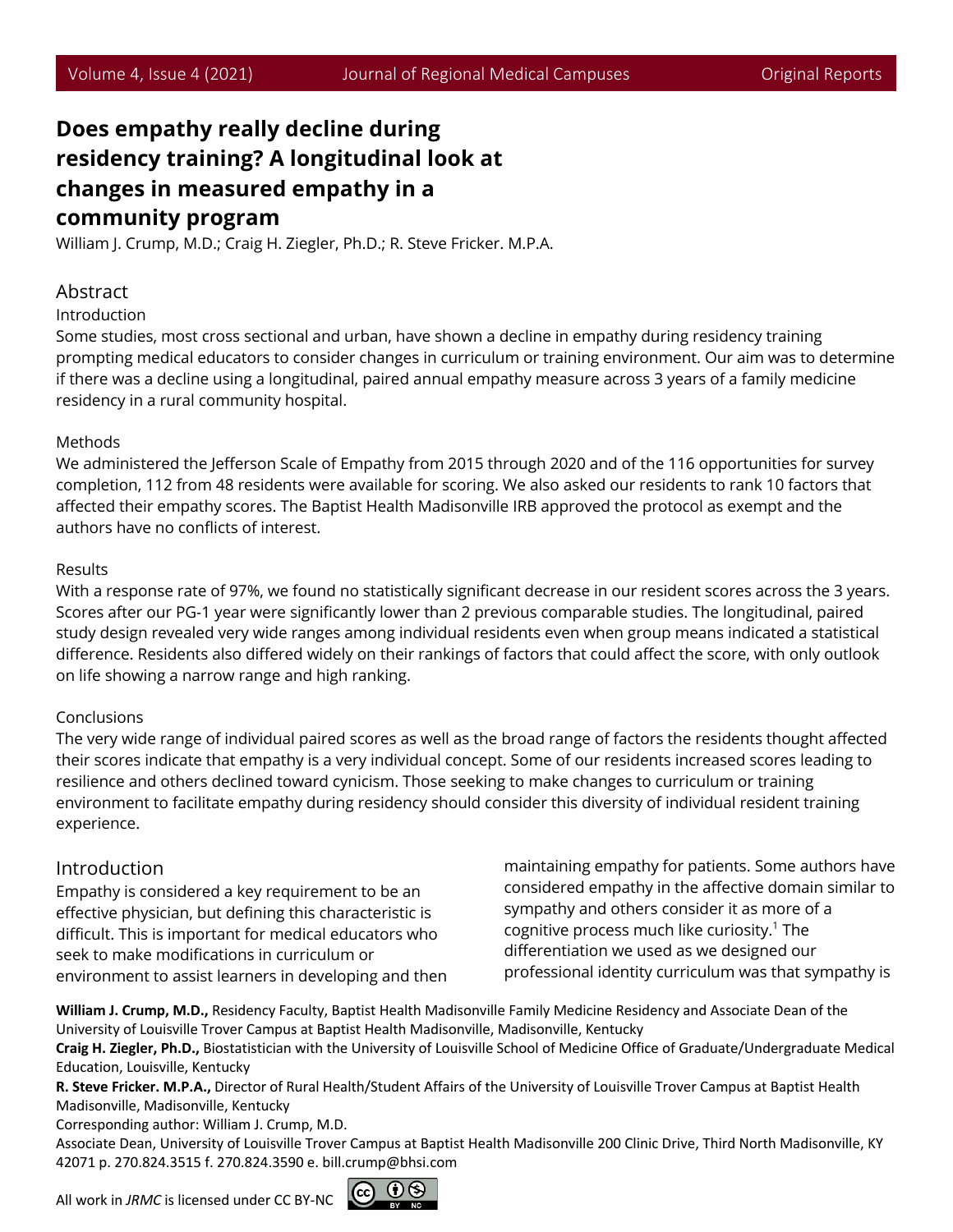"I feel your pain," and empathy is "I understand your suffering".<sup>2</sup>

The Jefferson Scale of Empathy, the most widely used and well-validated measure, was produced by a group that views empathy as largely cognitive.<sup>3</sup> Higher values by students on this empathy measure have been associated with positive clerkship faculty ratings of student clinical competence<sup>1</sup> and patients with diabetes cared for by physicians with higher scores had better outcomes. 4-5

There is some evidence that scores on these empathy measures decrease during the clinical phase of medical school, although the absolute change is small. <sup>6</sup> There have been several publications documenting a decline in self-reported empathy across the years of residency training. We summarize the most pertinent ones here and they are compared in Table 1.

### Table 1: Published studies showing decline of empathy during resident training

| Author                 | <b>Measure</b> | Design                 | N, Specialty              | <b>Response</b><br>Rate | <b>Significance</b>                    |
|------------------------|----------------|------------------------|---------------------------|-------------------------|----------------------------------------|
| Bellini <sup>7-8</sup> | IRI            | Longitudinal           | 61. Internal Medicine     | 72-98%                  | P < 0.05                               |
| Rosen <sup>9</sup>     | <b>IRI</b>     | Longitudinal<br>Paired | 47, Internal Medicine     | 80%                     | P < 0.001                              |
| Mangione <sup>13</sup> | <b>JSE</b>     | Cross Sectional        | 98. Internal Medicine     | 84%                     | NS                                     |
| Foreback <sup>14</sup> | JSE            | <b>Cross Sectional</b> | 45, Internal Medicine     | 35%                     | <b>NS</b>                              |
| Wolfshol <sup>15</sup> | <b>JSE</b>     | Cross Sectional        | 35, Emergency<br>Medicine | 92%                     | <b>Scores</b><br>Declined <sup>a</sup> |
| Crump <sup>3</sup>     | <b>JSE</b>     | Longitudinal<br>Paired | 18, Family Medicine       | 100%                    | P < 0.05                               |

<sup>a</sup>No statistics reported

IRI = Interpersonal Reactivity Index

JSE = Jefferson Scale of Empathy

A report studied a cohort of 61 internal medicine residents at the University of Pennsylvania from 2000 to 2003.<sup>7-8</sup> The measure used was the interpersonal reactivity index (IRI) and as the residents began their internship (PG-1) year they had better baseline scores for perspective taking and empathetic concern compared to general adult and college student populations. Five months into the internship, there was a statistically significant decrease in empathetic concern measures. These residents then completed the measures through the end of their 3 years of training and the empathetic concern scores never recovered and were significantly lower than when the residents began. This was one of very few studies that were longitudinal, but scores were not paired by individual resident.

Another study conducted during 2002-2003 reported 47 interns in the internal medicine program at the University of Pennsylvania. <sup>9</sup> Compared to the beginning of the year, reported depression, burnout, and chronic sleep deprivation significantly worsened across the year. Measures of empathetic concern using the IRI were more favorable than the general population at the beginning of the year, declined and approached the general population norms at the end of the year, and the difference was statistically significant. This is the only study we found that paired the results, but it was only one year duration.

The IRI is an old measure that is not designed specifically for medical trainees and defines empathy as reactions of one individual to the observed experiences of another. <sup>10</sup> More commonly used than the IRI is the Jefferson Scale of Physician Empathy (JSE), which was designed for medical trainees and practitioners and has a very large reliability and validity literature.<sup>1,3-4,11-12</sup> An early study using the JSE addressed the hypothesis that empathy decreases during residency training. <sup>13</sup> It was a cross-sectional study of 98 internal medicine residents at all 3 years of training at Thomas Jefferson University Hospital, with a response rate of 84%. The residents were 43% women and, contrary to the JSE reports from medical students, <sup>11</sup> women did not have higher scores. Their conclusions were that empathy remains stable across the entire 3 years of training, even though in the cross sectional design the individuals representing each year were different. They also compared JSE scores to the American Board of Internal Medicine humanistic qualities scale scores as assigned by the program director. They concluded that there was a positive but not significant relationship between the 2 measures and they thought the humanism instrument might be measuring something that is more like being respectful and sensitive rather than being empathic. They propose the JSE as the better measure.

A report from 2018 included 45 internal medicine residents in 3 community hospital training programs in Flint Michigan. <sup>14</sup> One of the programs was osteopathic and 2 were allopathic. This was a crosssectional study done between May and September of 2014. A baseline was done in the first few months of the first postgraduate year and the others were done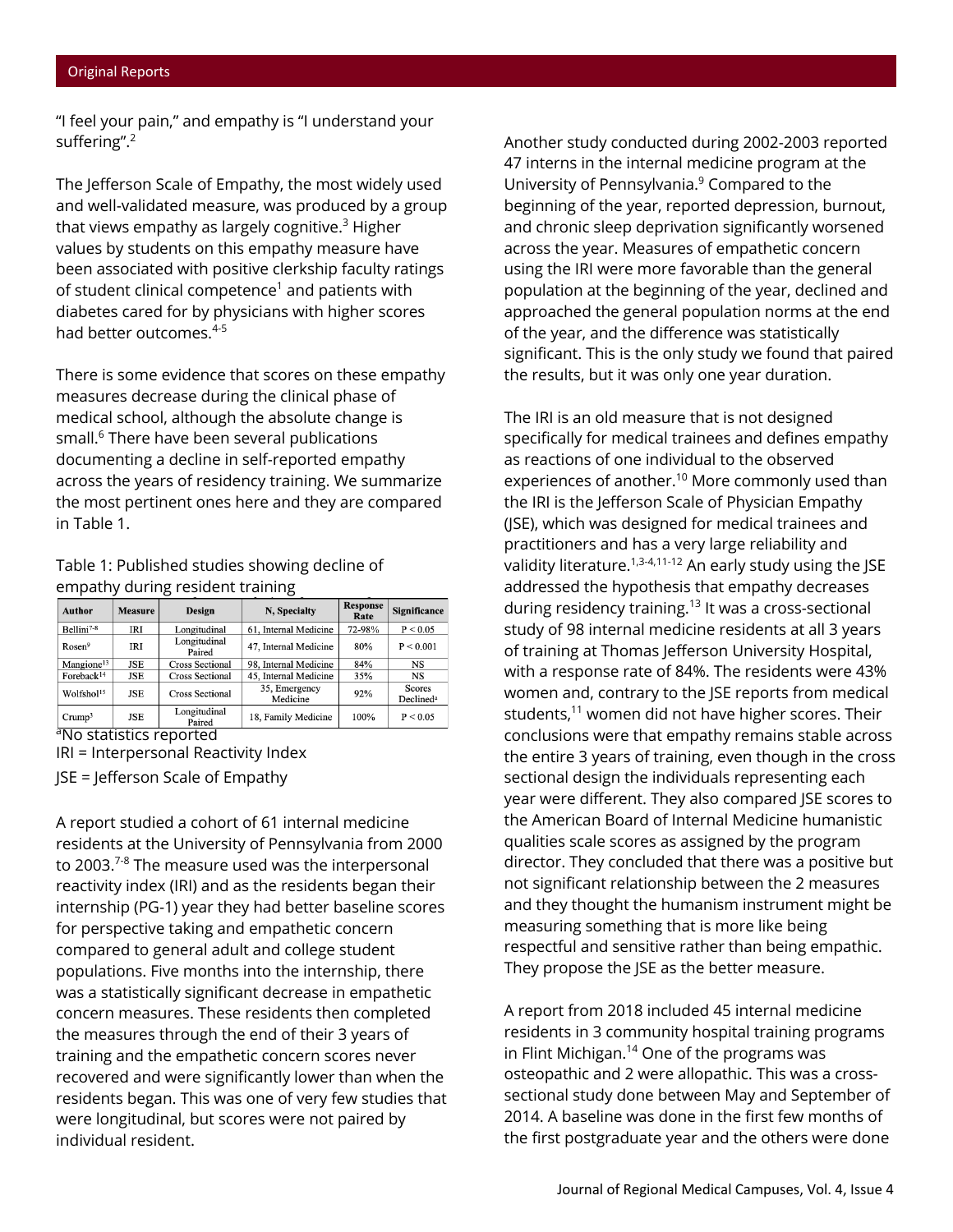#### Original Reports

in the summer at the end of each training year. There was a 35% response rate. They conclude that empathy increased over the first year of training and then declined across the next 2 years, but none of the changes were statistically significant.

A 2019 study addressed the association of empathy and burn out among 35 emergency medicine residents and 33 attending physicians at a tertiary referral county hospital. <sup>15</sup> It was cross-sectional and done in winter 2018/2019. They found self-reported empathy to decrease during residency training and to be higher among attendings. Reported burnout was very high among residents and was lower in the attendings. They found a weak negative correlation between self-reported empathy and the category of burnout classified as patient-related, but not the personal-related or work-related burn out categories. Statistics were not reported.

In 2018, we published a pilot one-year study of paired JSE results before and after implementation of a 6 month professional identity curriculum with 18 family medicine residents at all 3 levels of training at a rural community hospital. <sup>16</sup> We found stable JSE scores at the end of the curriculum and then significant decline when measured 6 months after the end of the curriculum. Residents who attended more professional identity sessions showed a nonsignificant smaller decline, and there were large standard deviations within each training level with some individual residents showing little change across the year. This curriculum was not continued beyond the pilot because of a change in the didactics schedule.

Our goal in this study was to measure empathy using the JSE at baseline and annually across all 3 years of the family medicine residency at our rural community hospital. We used a methodology that allowed us to match each response to the individual, providing a truly longitudinal paired measure for comparison to previously published cross-sectional reports that were based in larger cities.

#### Methods

#### *Setting*

Our program is based in a town of 20 000 in a rural area in the upper southeast, with 6 residents in each year and no other residencies in town. It was begun in 1971, becoming the 85th family medicine program in the United States and the first in the state.<sup>17</sup> The mission is focused on providing rural family physicians for our region, and at the last report 49% of graduates remain in rural practice and 41% were practicing within 100 miles of the program. The host hospital is part of a statewide system, with 312 licensed beds and 140 in operation. At last report, there were 5 189 annual discharges, 26 000 ED visits, 40 000 outpatient visits, and 640 births. The site is also host for our regional rural medical school campus, with the main campus in a metropolitan community 160 miles away. <sup>18</sup> Although administratively separate, in such a small site students and residents share all facilities, faculty, and most other resources.

#### *Survey Process*

Beginning in 2015, 48 different residents completed the empathy survey either just as the new academic year began, or just as it ended, resulting in an annual survey for each resident. Each survey had the resident's name included for later matching, and residents placed the completed surveys into an envelope confidentially. Participants were assured that a research assistant unknown to them would then assign their ID number and subsequently no one would be able to connect their responses to their name. During the study period, one resident missed completing a baseline survey, one missed the post-PG-2, and one missed the post PG-3 surveys. We excluded one resident survey because the name was not provided on the form, and so the final response rate was 112/116 (96.6%). The results reported by year of training are from the graduating classes of 2016-2023, with the full complement of all 4 surveys reported for the classes of 2019-2020.

After the residents had completed the JSE, we asked them to rank 10 factors that may have affected how they answered the empathy scale. We developed these factors during focus groups in 2015 after the conclusion of the 6-month implementation of our professional identity curriculum. <sup>16</sup> These included 2 items that could be considered traits, 4 that were described as daily irritants that could affect empathy if it were a state that could change frequently, one that specifically addressed confidence in the doctor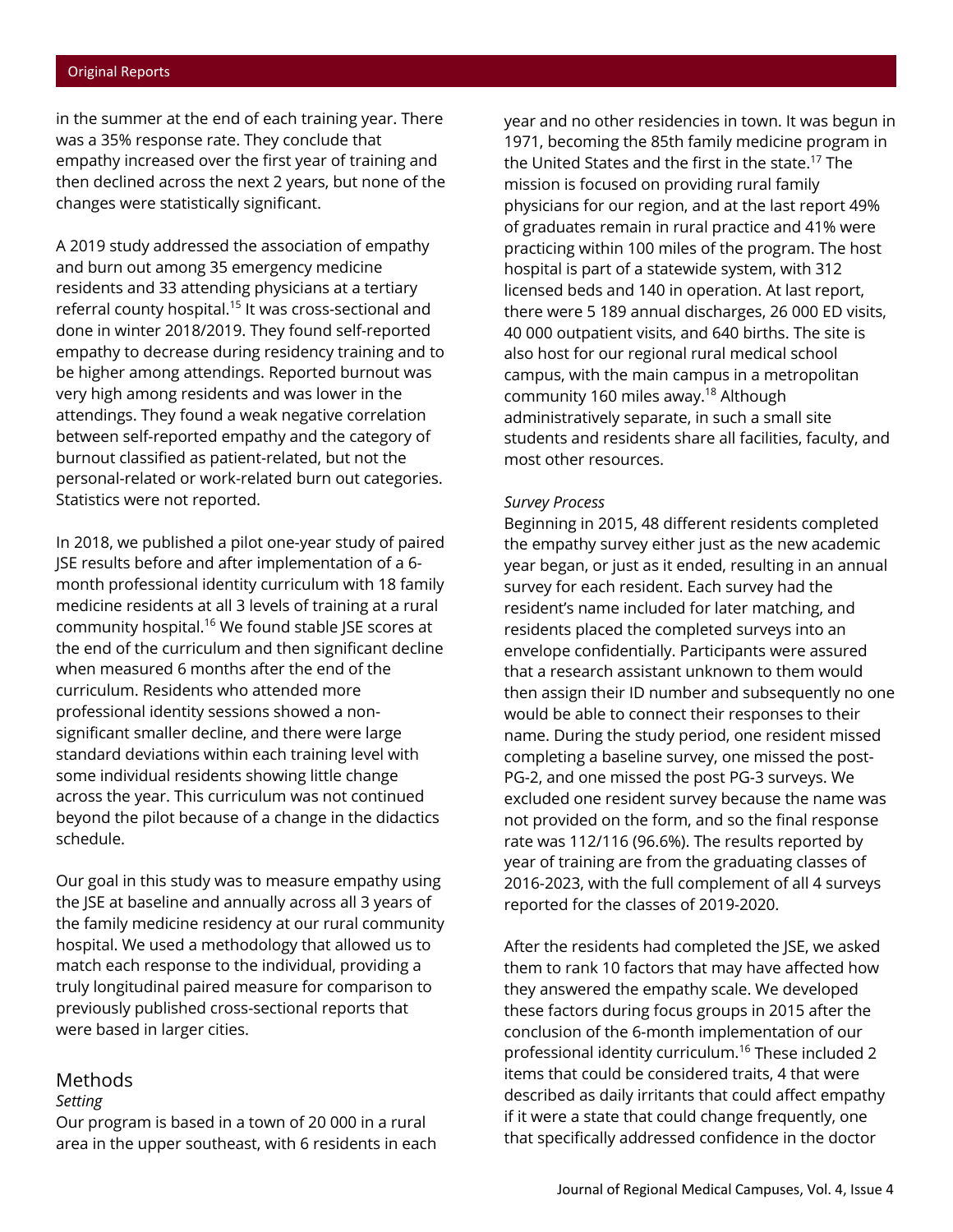#### Original Reports

role, 2 that addressed the negative effect of the "hidden curriculum", $^{\rm 19}$  and lastly the effect of continuity of patient care. Residents were asked to rank 10 items with 1= most important and 10= least important in response to "I think the following explains the empathy score of an individual resident".

We drew resident demographics from their applications and summarized these using frequencies and percentages. We compared JSE scores among ours and 2 previous reports at baseline, post PGY 1, post PGY 2, and post PGY 3 using one way analysis of variance at each time. If we found significant differences, we performed a Tukey post hoc test. We used a one-way analysis of variance to find any difference among the training years as well as to compare ours with the other 2 previous reports.

For our data, we created spaghetti plots showing the wide variation among individual resident scores. We used IBM SPSS Statistics for Windows (version 26.0, 2019, IBM Corporation, Armonk, NY, 877-426-6006) and the website statpages.info<sup>20</sup> to analyze the data. We created figures with the R package ggplot2. $^{\mathsf{21}}$ Statistical significance was set by convention at p  $< 0.05.$ 

#### Results

As shown in Table 2, most residents were male and white, with significant proportions of Hispanic and Asian. Almost 21% were older than those who went directly through schooling with no gap years. Seventythree percent graduated from medical schools outside of the U.S., and 28% were rural.

Table 2: Demographics of residents (N=48)

|                                       |              | Freq           | $(\%)$ |
|---------------------------------------|--------------|----------------|--------|
| Gender                                | Male         | 31             | 64.6%  |
|                                       |              |                |        |
| Race/Ethnicity                        | White        | 22             | 45.8%  |
|                                       | Asian        | 17             | 35.4%  |
|                                       | Hispanic     | 6              | 12.5%  |
|                                       | <b>Black</b> | $\overline{c}$ | 4.2%   |
|                                       | Other        | 1              | 2.1%   |
|                                       |              |                |        |
| Age at Residency Entry                | Median       | 28             |        |
|                                       |              |                |        |
| Age > 31 at Residency Entry           |              | 10             | 20.8%  |
|                                       |              |                |        |
| Graduated from a US Medical<br>School |              | 13             | 27.1%  |
|                                       |              |                |        |
| Rurala,b                              |              | 11             | 27.5%  |
|                                       |              |                |        |

<sup>a</sup>Rural was defined as a hometown population of <30,000 and a non-metro Rural Urban Continuum Code (RUCC).<sup>22</sup>

<sup>b</sup>N=40. Eight residents were born outside of U.S. and RUCC could not be applied to them to determine rurality.

The second column in Table 3 shows that there were no significant changes across the 3 years of training in our population. The last column and row labeled baseline shows that at baseline one previous study had a higher score than ours as well as higher than the baseline from the other program shown, but this was not significant. Our residents showed a significant decline after the PG-1 year when compared to either of the other studies. As shown graphically in Figure 1, it is noteworthy that one of the programs showed an increase in empathy scores after the PG-1 year.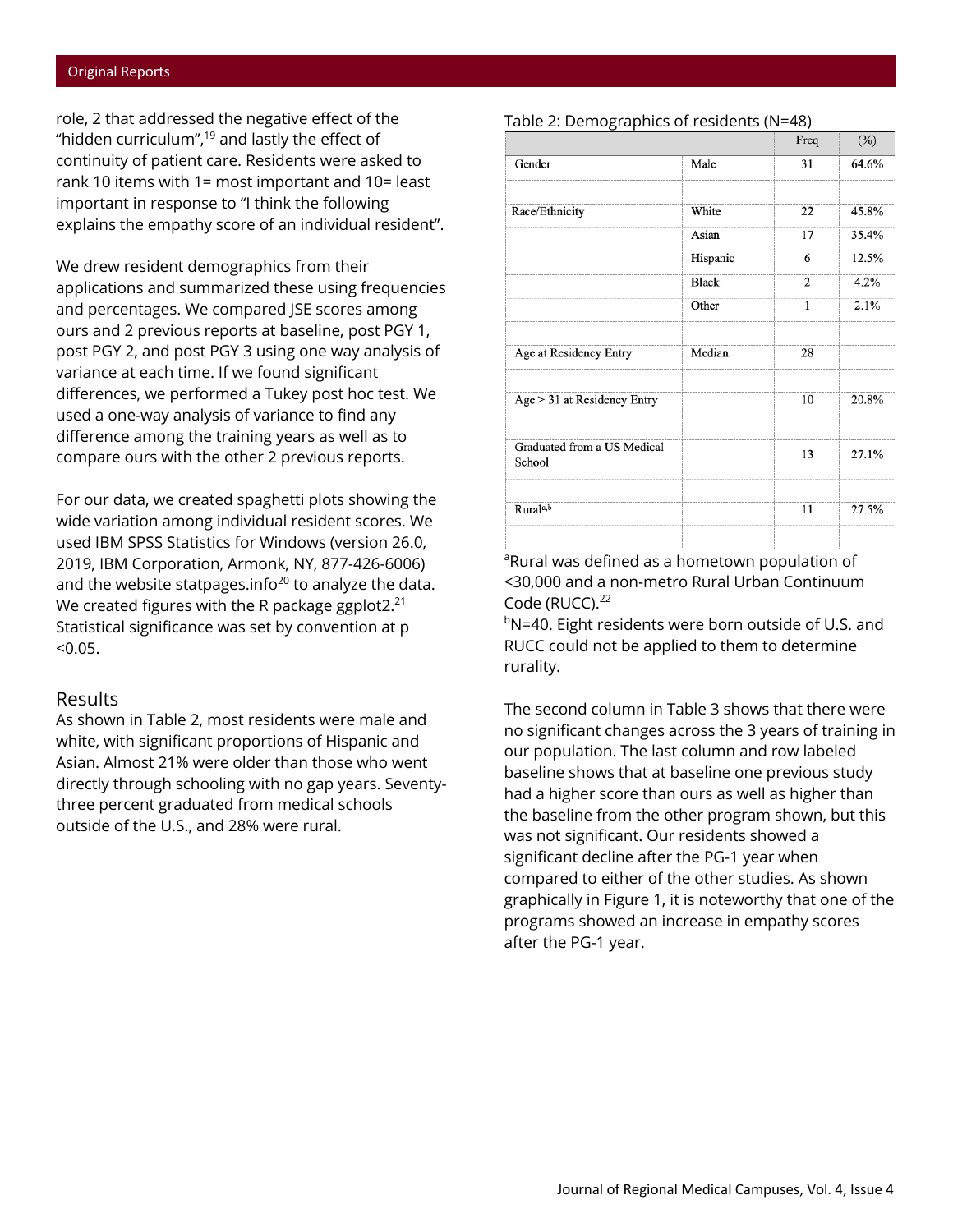| <b>JSE</b>       | <b>Current Data</b> |                  | Foreback <sup>14</sup> |                   | Mangione <sup>13</sup> |                       | <b>ANOVA</b><br>comparison among<br>programs by PGY<br>year |
|------------------|---------------------|------------------|------------------------|-------------------|------------------------|-----------------------|-------------------------------------------------------------|
|                  | N                   | Mean (SD)        | N                      | Mean (SD)         | N                      | Mean (SD)             |                                                             |
| <b>Baseline</b>  | 30                  | 111.65 (13.80)   | 15                     | 110.4             | 40                     | 117.5                 | $F(2,82)=2.40$ ,                                            |
|                  |                     |                  |                        | (14.6)            |                        | (12.4)                | $p=0.098$                                                   |
| Post             | 28                  | 105.14(14.99)a,b | 11                     | 116.8(9.8)        | 27                     | 114.0                 | $F(2.63)=3.77$ ,                                            |
| PGY 1            |                     |                  |                        |                   |                        | $(14.3)$ <sup>b</sup> | $p=0.028$                                                   |
| Post             | 27                  | 106.23 (16.09)   | 8                      | 108.1             | 31                     | 113.5                 | $F(2,63)=2.15$ ,                                            |
| PGY <sub>2</sub> |                     |                  |                        | (14.1)            |                        | (10.8)                | $p=0.126$                                                   |
| Post             | 27                  | 108.37 (15.47)   | 11                     | 114.3             |                        |                       | $T=1.15$ , df=36,                                           |
| PGY 3            |                     |                  |                        | (11.4)            |                        |                       | $p=0.259$                                                   |
|                  | $F(3,108)=1.049$ ,  |                  |                        | $F(3,41)=0.947$ , |                        | $F(2,95) = 1.09$ ,    |                                                             |
|                  | $p = 374$ °         |                  | $p=0.427d$             |                   | $p=0.341e$             |                       |                                                             |

#### Table 3: JSE means of training by year of 3 programs

<sup>a</sup>Reflect p-value of .057 between Current Data and Foreback using Tukey's post hoc test

b Reflect p-value of .057 between Current Data and Mangione Tukey's post hoc test

<sup>c</sup>Reflects one way analysis of variance for differences of means for Current Data.

<sup>d</sup>Reflects one way analysis of variance for differences of means as reported by Foreback

e Reflects one way analysis of variance for differences of means as reported by Mangione.



Figure 1: Changes of empathy across time for residents of selected programs

The above comparisons use group means to demonstrate differences. Given the relatively large standard deviations, Figure 2 shows the individual resident paired scores across all 4 measures, and Figure 3 shows the same for a larger group including some who began our program before we started doing a baseline survey.



Figure 2: Individual resident JSE scores by training year (N=9)



Figure 3: Individual resident JSE scores by training year (N=15)

Table 4 shows the ranking of the 10 factors that the residents thought explained their empathy scores, with general outlook on life clearly the highest rank with a narrow range. All the others showed very wide ranges, with continuity of care the lowest ranking factor.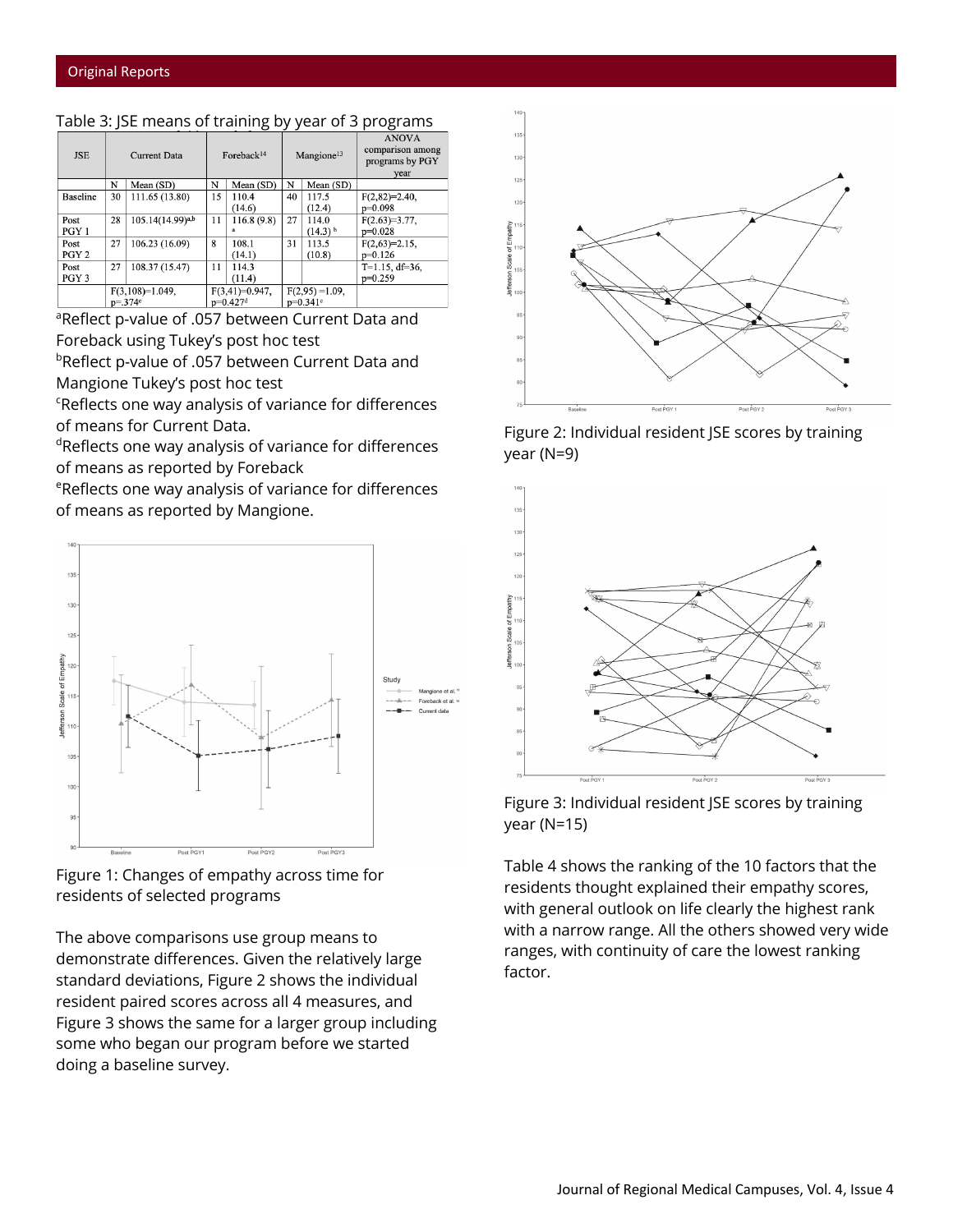### Table 4. Ranking of empathy factors identified by residents<sup>a</sup> (n = 41).

| Factors                                                                | <b>Average Ranking</b><br>of Importance | Range of<br>Importance<br>Rankings |
|------------------------------------------------------------------------|-----------------------------------------|------------------------------------|
| General outlook on life                                                | 2.3                                     | $1-6$                              |
| Adequate sleep the night before the survey                             | 4.0                                     | $1 - 10$                           |
| Amount of admin work not associated with learning expected<br>that day | 4.2                                     | $1 - 10$                           |
| Confidence in one's role as a doctor                                   | 5.5                                     | $1 - 10$                           |
| Exposure to more cynical faculty                                       | 5.9                                     | $1 - 10$                           |
| Exposure to more cynical residents                                     | 5.9                                     | $1 - 10$                           |
| On a difficult rotation                                                | 6.3                                     | $1 - 10$                           |
| Childhood experiences                                                  | 6.7                                     | $1 - 10$                           |
| Too much time in clinic                                                | 7.1                                     | $3-10$                             |
| Cambia uitu af anna uuith matinata                                     | 7 <sub>2</sub>                          | 1.10                               |

Continuity of care with patients<br>
ANSWERS IN RESPONSE TO "PIEASE RANK ORDER EACH factor from 1 to 10, using each number only once:

1 = most important in explaining an individual resident's empathy score;

10 = least important in explaining an individual resident's empathy score"

## **Discussion**

For many, the evidence that empathy declines during residency is not convincing. <sup>6</sup> The 3 previous publications that reported JSE score decline were cross sectional and did not find any statistically significant differences.<sup>13-15</sup> The 2 reports that did find a significant decline during residency training were done using the IRI that is designed to be used in the general population. These were both done in the same university hospital in Philadelphia, and both were limited to internal medicine. 7-9 The IRI did have a moderate correlation (r=0.45,  $R^2$ =0.20, p<.01) with the JSE in a study at another Philadelphia university hospital internal medicine program. <sup>23</sup> Even with this finding, 80% of the variation in the IRI was not explained by the JSE, suggesting they may not be measuring exactly the same thing.

Focusing just on studies using the JSE, there are very wide standard deviations around the means, including the results reported here. How can we explain that in our previous study there was a significant decline after our professional identity curriculum ceased and in this study that we found significantly lower scores after the PG-1 year when compared to the other 2 comparable reports? It is tempting to echo what many other reports have cited as explanations including the dehumanizing effects of medical training and the stress and time demands of residency.<sup>7-8,24</sup> There is certainly some degree of truth in those explanations, probably different among programs and perhaps changing with more recent duty hour limitations and night float routines, but it may be that empathy is such an individually defined concept that inferential statistics may not provide a view of the full truth.

There are clear advantages to using means to display inferential statistical results, but in the case of empathy, this may obscure more important findings. In our previous study, the significant decline when looking at all 18 residents after the end of our professional identity curriculum was almost entirely explained by the sharp decline in our PG-3 class, as there were no significant changes across the year in the other 2 classes. <sup>16</sup> This prompted us to look more closely at individual scores in the current study.

Our study design allows us to match individual scores across all longitudinal JSE measures. Review of Figure 2 shows that while the mean did decrease from baseline to post PG-1, 3 of the 9 residents showed very little change and 2 actually increased. In addition, one showed a marked decrease after the PG-2 year, 2 showed a remarkable recovery after the PG 2 year, and one showed a steady decline after the PG-1 year. Figure 3 shows similar findings including a class that began before we started doing the baseline measures, thus increasing the group to 15. This mirrors what we previously reported where the means changed very little during the 6-month implementation of our professional identity curriculum and then significantly decreased 6 months after it was completed. <sup>16</sup> Looking at the individual JSE scores from that study, only 6 of the 18 residents showed a decrease, 8 showed little change, and 4 actually increased.

These findings suggest that even using a very reliable and valid survey, measured empathy varies widely among individual residents, as they experience their training time differently. This raises the possibility that there may be individual resident characteristics or other life experiences that modulate the effect of the training period, leading some to resilience and others to cynicism. This assumes that the exposure of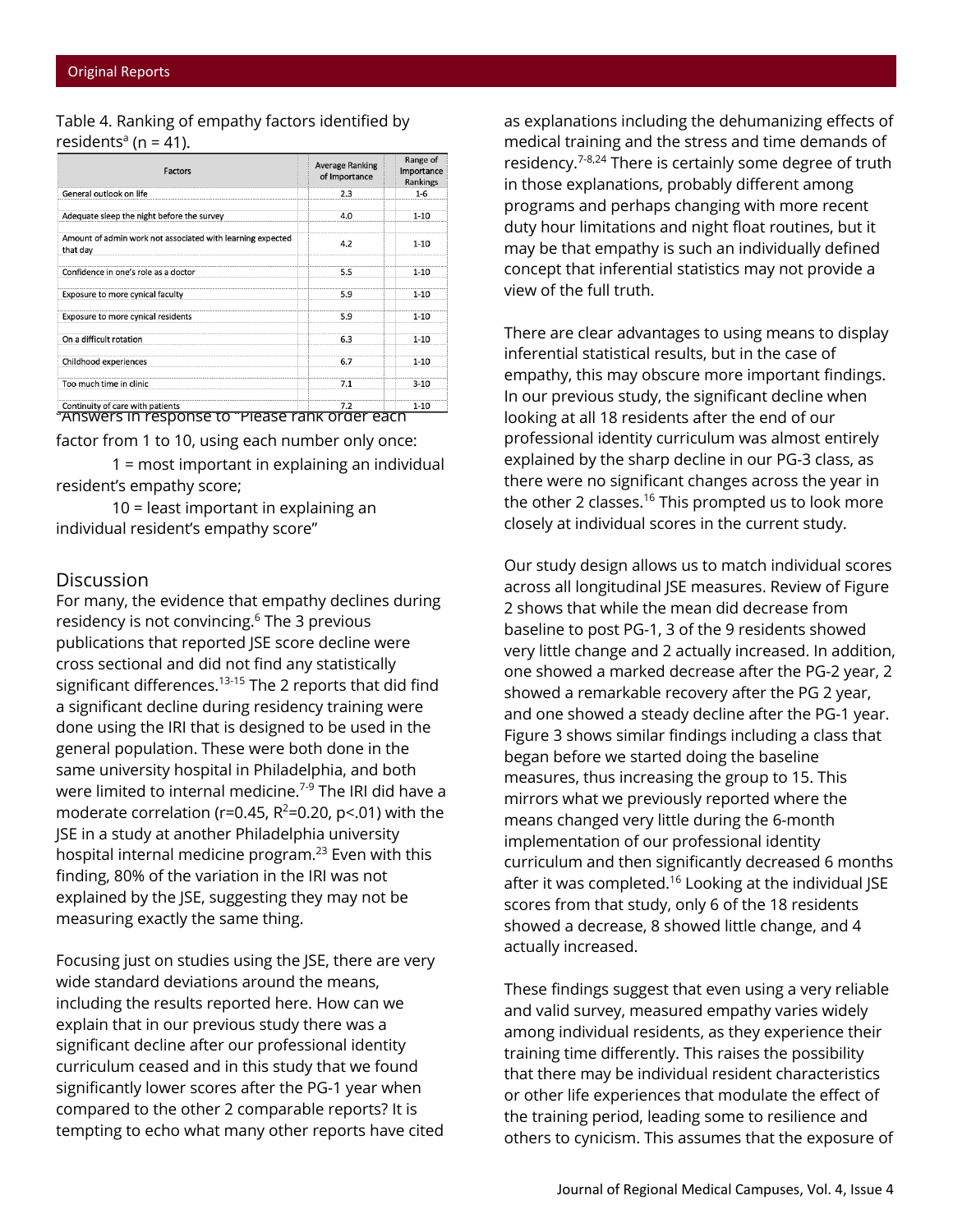each resident to the effects of the "hidden curriculum"<sup>19</sup> that may erode empathy is similar. The original use of this term referred to the institutional policies, resource allocation, evaluation systems, and institutional "slang" that explain what a student learns beyond the formal and informal curriculum. Assuming similar exposure to the hidden curriculum is a questionable assumption in most large programs where month to month or even week to week the resident works in different environments from those their classmates experienced during the same rotation. Our study site provides an opportunity to decrease this potential confounder significantly, as each resident works with the same small faculty of various specialties, residents at other levels, and nursing staff in the same physical facility as their classmates on each rotation, with no residents of other specialties or fellows present.

To begin to explain the wide range of JSE responses, we asked our residents first to brainstorm in a focus group all the factors that might affect a resident's score on any given day, and then individually to rank their perceived importance. As shown in Table 4, the rankings varied widely. Some of these items are the daily irritants of being a resident and others, including the highest ranked item of "outlook on life" would be more stable day to day. Our resident responses highlight the problem with the overly simplistic "state versus trait" debate about empathy and many other interpersonal attribute measures. 25-29 If our residents saw empathy as more of a trait that is stable day to day, childhood experiences would not be expected to be ranked so low. The high rankings of sleep deprivation and administrative work suggest that many of our residents see empathy as more of a state that can change as often as daily. Perhaps the most important message from Table 4 is the very wide variability among our residents, further supporting that measured empathy is a nebulous and highly individual concept.

#### *Strengths and Limitations*

As with all single site studies including all previous reports on this issue, ours is subject to selection bias and limited generalizability. Residents who match to a rural regional hospital in an upper southeastern town of 20 000 are likely very different from those who match to university hospitals in Philadelphia<sup>7-9,13</sup> and

even from those at community hospitals in a town of 100 000 in Michigan.<sup>14</sup> Since none of those previously reported sites are representative of residencies nationwide, our report may provide some balance for the evidence, and other study sites are needed.

None of the previous publications provided details of their resident demographics for comparison. As other programs with different demographics and larger resident classes study measures of empathy, it would be useful to compare these to our findings. Our results are also subject to type 2 error because of small group sizes, although ours is comparable in size to most previous studies. All but one previous report using the JSE were cross sectional, and our study used longitudinal, matched data with a loss rate of only 3%. Future studies from other sites would be more useful if a high response rate and matched individual results could be reported.

Our next research effort is to look more closely at individual factors that may be associated with an individual resident's resilience and susceptibility to empathy decline during training. This will include demographics, measures of burnout, and individual resident opinions of the value of various methods to avoid burnout. We will also look more deeply into the overlap among faculty-perceived resident empathy and other resident characteristics such as respect, sensitivity, and curiosity.

### **Conclusions**

In our resident population, we found some nonsignificant declines in mean measures of empathy and our post PG-1 mean values were significantly lower than the 2 previous comparable studies. However, using individual paired comparisons there appear to be subsets of our residents who react very differently during their training time. Some are resistant to decline or even improve measures of empathy, demonstrating resilience, and others move towards cynicism. Interventions to change residency training to facilitate empathy should consider this diversity of individual resident experience.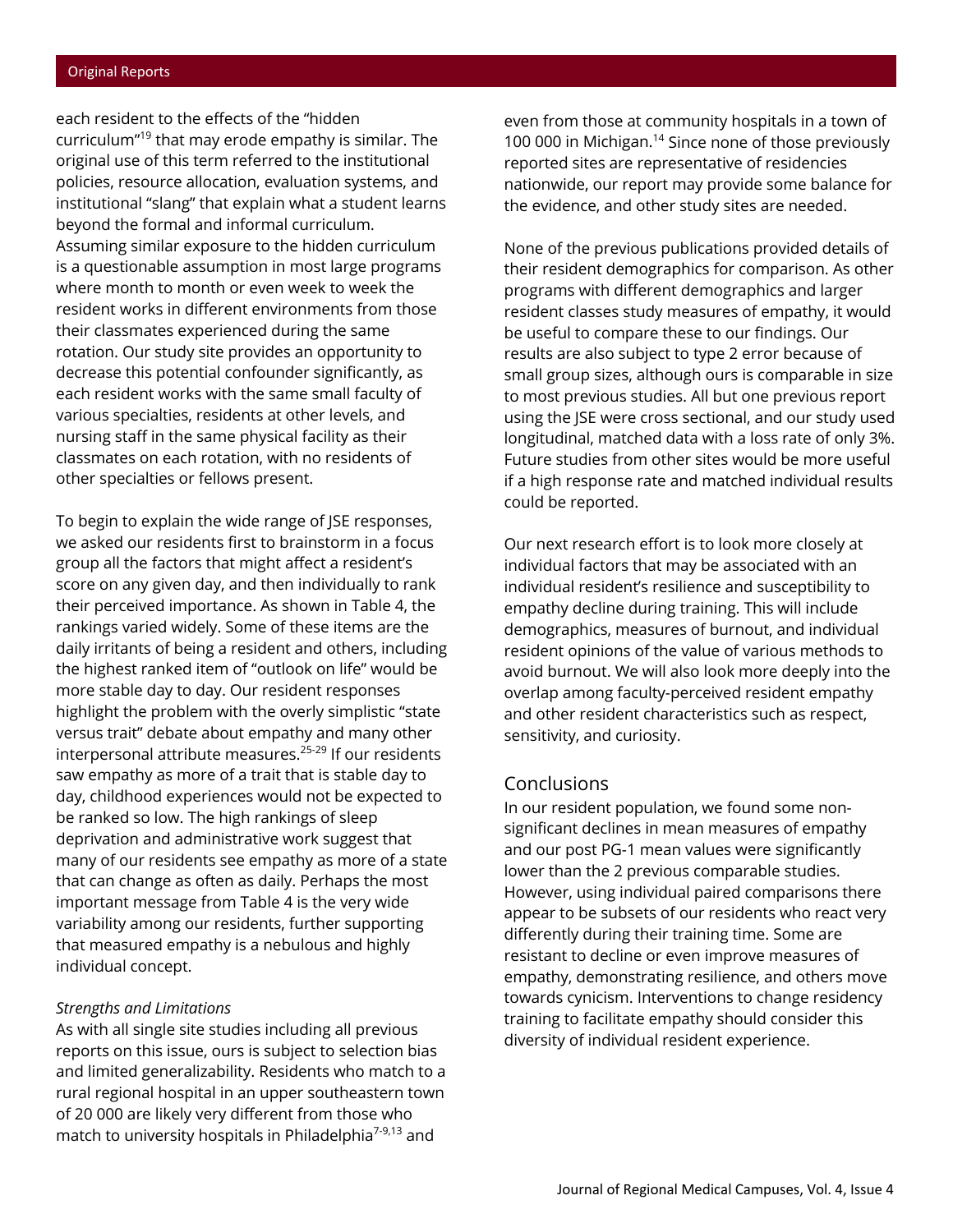## References

- 1. Hojat M, Gonnela JS, Mangione, et al. Empathy in medical students as related to academic performance, clinical competence, and gender. Med Educ. 2002;36:522-527. doi: 10.1046/j.1365-2923.2002.01234.x.
- 2. Crump, WJ. Professional identity curriculum at the University of Louisville Trover campus: reflection and meaning in medical education. J KY Acad Fam Physicians. 2017;Winter:88:18.
- 3. Hojat M, Vergare MJ, Maxwell K, Brainard G, Herrine SK, Isenberg GA, et al The devil is in the third year: A longitudinal study of erosion of empathy in medical school. Acad Med. 2009;84(9):1182-1191. doi: 10.1097/ACM.0b013e3181b17e55. Erratum in: Acad Med. 2009 Nov;84(11):1616.
- 4. Hojat M, Louis DZ, Markham FW, Wender R, Rabinowitz C, Gonnela JS. Physicians' empathy and clinical outcomes for diabetic patients. Acad Med. 2011;86(3):359-364. doi: 10.1097/ACM.0b013e3182086fe1.
- 5. Del Canale S, Louis DZ, Maio V, et al. The relationship between physician empathy and disease complications: An empirical study of primary care physicians and their diabetic patients in Parma, Italy. Acad Med. 2012;87(9):1243-1249. doi: 10.1097/ACM.0b013e3182628fbf.
- 6. Colliver JA, Conlee MJ, Verhulst SJ, Dorsey JK. Reports of the decline of empathy during medical education are greatly exaggerated: a reexamination of the research. Acad Med. 2010; 85:588-593.
- 7. Bellini LM, Baime M, Shea JA. Variation of mood and empathy during internship. JAMA 2002; 287:3143-3146.
- 8. Bellini LM, Shea JA. Mood change and empathy decline persist during three years of internal medicine training. Acad Med. 2005; 80:164-167.
- 9. Rosen IM, Gimotty PA, Shea JA, Bellini LM. Evolution of sleep quantity, sleep deprivation, mood disturbances, empathy, and burn out among interns. Acad Med. 2006; 81:82-85.
- 10. Davis MH. Measuring individual differences in empathy: evidence for a multidimensional approach. J of Personality and Social

Psychology. 1983; 44:113-126. doi: 10.1037/0022-3514.44.1.113.

- 11. Hojat M, Gonnella JS. Eleven years of data on the Jefferson Scale of empathy-medical student version (JSE-S): Proxy norm data and tentative cutoff scores. Med Princ Pract. 2015;24(4):344-350. doi: 10.1159/000381954. Epub 2015 Apr 28.
- 12. Hojat M, Shannon SC, DeSantis J, Speicher MR, Bragan L, Calabrese LH. Does empathy decline in the clinical phase of medical education? A nationwide, multi-institutional, cross-sectional study of students at DOgranting medical schools. Acad Med. 2020;95(6):911-918. doi: 10.1097/ACM.0000000000003175.
- 13. Mangione S, Kane GC, Caruso JW, Gonnella JS, Nasca TJ, Hojat M. Assessment of empathy in different years of internal medicine training. Medical Teacher. 2002;24(4):370-373.
- 14. Foreback J, Kusz H, Lepisto BL, Pawlaczyk B. Empathy in internal medicine residents at community-based hospitals: a cross-sectional study. J Med Educ Curric Dev. 2018;5:1-4.
- 15. Wolfshol JA, Bradley K, Bell C, Bell S, et al. Association between empathy and burn out among emergency medicine physicians. J Clin Med Res. 2019; 11(7): 532-538.
- 16. Crump WJ, Ziegler CH, Fricker RS. A residency professional identity curriculum and a longitudinal measure of empathy in a community-based program. J Reg Med Campuses. 2018;1(4). doi: 10.24926/jrmc.v1i4.1353 .
- 17. Martin DA. A short history of Trover Clinic with commentary. McClanahan Publishing House: Kuttawa, Kentucky, 1989.
- 18. Crump WJ, Fricker RS, Ziegler CH, Wiegman DL. Increasing the rural physician workforce: a potential role for small rural mMedical school campuses. J Rural Health. 2016 Jun;32(3):254- 9. doi: 10.1111/jrh.12156. Epub 2015 Oct 30.
- 19. Hafferty FW. Beyond curriculum reform: confronting medicine's hidden curriculum. Acad Med.1998 73(4):403-407.
- 20. Pezzullo JC. Analysis of variance from summary data: StatPages website. Accessed February 3, 2021. https://statpages.info/anova1sm.html.